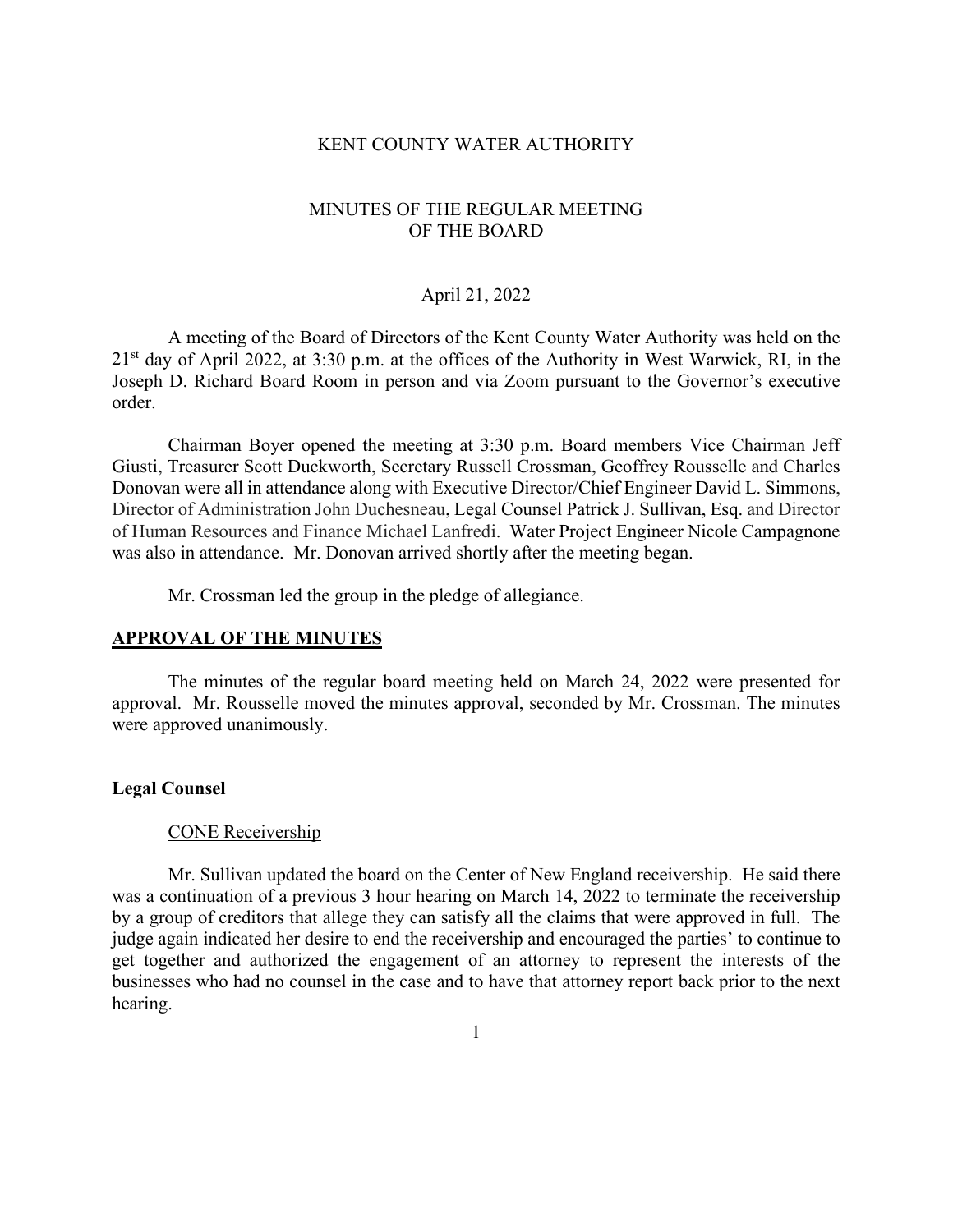#### TLC Encroachment on KCWA land

Mr. Sullivan discussed the encroachment by TLC onto KCWA land near the Mishnock facility. He said that RIDEM was called and that this remains open. He said Mr. Duchesneau advised that the property line had been relocated by our surveyor and that additional encroachment was discovered. Mr. Sullivan said he was working on it.

Julian Dash, Clean Economy Development, LLC --Presentation-- Results and Discussion of RFPs received for Public-Private Remote Net Metering and Renewable Energy Certificate (REC) Projects.

Mr. Simmons introduced Mr. Dash, from Clean Economy Development (CED) consultant engaged by KCWA to assist in its net metering and renewable energy projects. Mr. Simmons said the consultant was to oversee the RFP in connection with our goal of 100% of renewable energy reliance goals of the board.

KCWA enlisted the services of CED to assist it. Mr. Dash went onto give a summary of the substantive elements of net metering, including the benefits. He listed a litany of a successes in the program, including cities, towns, school departments, quasi public organizations and non profits. He went on to discuss how it works, how National Grid bills the credits and related issues.

He said CED issued RFPs for KCWA. He said he received only two responses. A third submission was not accepted as it was late. Of the two received, he analyzed the submissions and compared the two. He discussed the technical review and made an apples to apples comparison. He said the 25 year contract would yield approximately \$3.2 million in savings.

Mr. Giusti said if you do the math, it would result in less than \$1.00 savings per customer.

Mr. Dash said the board had two options. One to award the bid to the highest ranking submission or to re-issue the RFP to garner a greater response. He stressed that two bids was a low number of responses.

Mr. Duckworth asked for a comparison of PWSB to KCWA. He also asked if there was anything in the bid that led to others not to bid? Mr. Dash said PWSB is 60%-70% larger. He said PWSB built on their own land so 100% of the benefit goes to PWSB. This may not be the case for KCWA. Dash also said there was nothing in the bid that prevented other submissions. He said he received calls from third parties saying they didn't see the RFP.

Mr. Donovan asked why would a new bid get more responses. Mr. Dash said he didn't know. He said the PUC may look with a more critical eye with only 2 bids.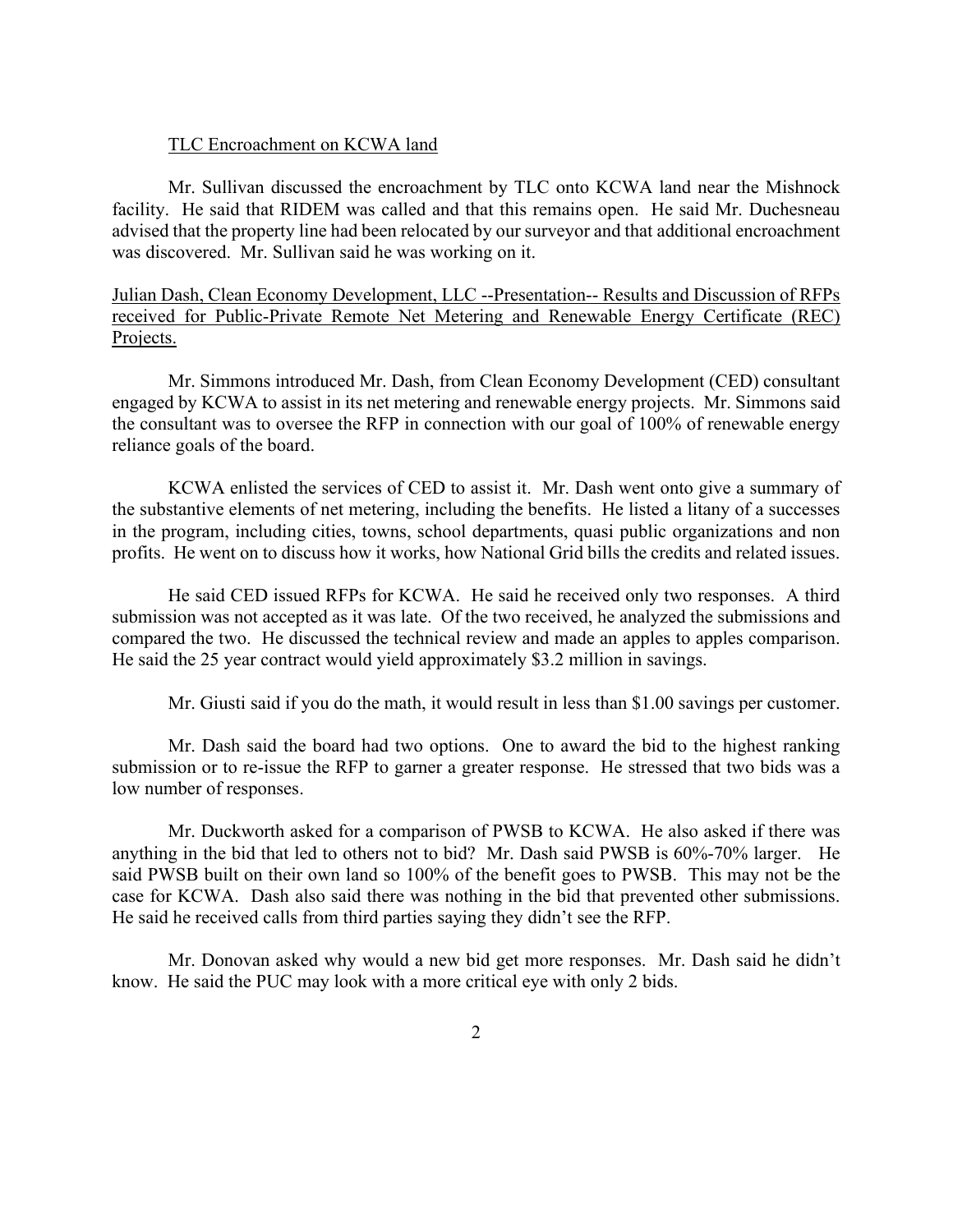Mr. Rousselle asked if the proposed savings that were estimated on Greene's response were good in light of the industry standards. Mr. Dash said they were good savings but couldn't speculate on a rebid.

Mr. Simmons asked Mr. Dash to discuss the new legislative initiative. Mr. Dash said there has been an uptick in public agencies getting new projects. He said the new proposed legislation seeks to expand net metering from public projects to include the private sector. He said as the pool opens, developers can ease on their pricing.

Mr. Simmons said PUC hammered PWSB hard during the active participant technical sessions. He said KCWA will do their due diligence. He expected a rate case in the next 2 years.

Mr. Duckworth said he was reluctant to go out to bid again because someone missed the deadline. How is that fair to Greene, he asked. Mr. Crossman asked if the bids were public? If this is rebid, they can see Greene's bid. Mr. Duckworth agreed. Mr. Dash said a rebid would have nothing to with a third party missing the deadline, but rather everything to do with the PUC review.

Chairman Boyer asked how many bids PWSB received? Mr. Dash said 7 or 8 bids. Chairman Boyer and Mr. Giusti said 25 years may be too long. Mr. Giusti asked about reducing the years. Mr. Dash said the board could give Mr. Simmons the authority to negotiate at or better than the bid amount.

Mr. Dash said the solar array would be located in Tiverton.

Chairman Boyer said there was a lot of data to digest after only a 45 minute presentation. He thought the board should look into it more in depth. He said Nicole could assist. Mr .Giusti agreed. He asked if there were contracts less than 25 years. Mr. Dash said very few were less than 25 years.

Chairman Boyer asked for Mr. Simmons' opinion. Mr. Simmons reiterated his concern was with the PUC review after seeing what PWSB went through.

Based upon further discussion about the matter, Mr. Sullivan said the matter could be tabled and Mr. Simmons and Mr. Dash could consult with the PUC.

Chairman Byer said he agreed. He said Mr. Simmons needs to square away the grey areas from this presentation. He said he didn't understand it all, and feels pushed a bit to approve.

Mr. Duckworth moved, seconded by Mr. Crossman, to table the matter and direct Mr. Simmons and Mr. Dash to consult with the PUC and bring the results back to the board.

Motion made and duly seconded, it was unanimously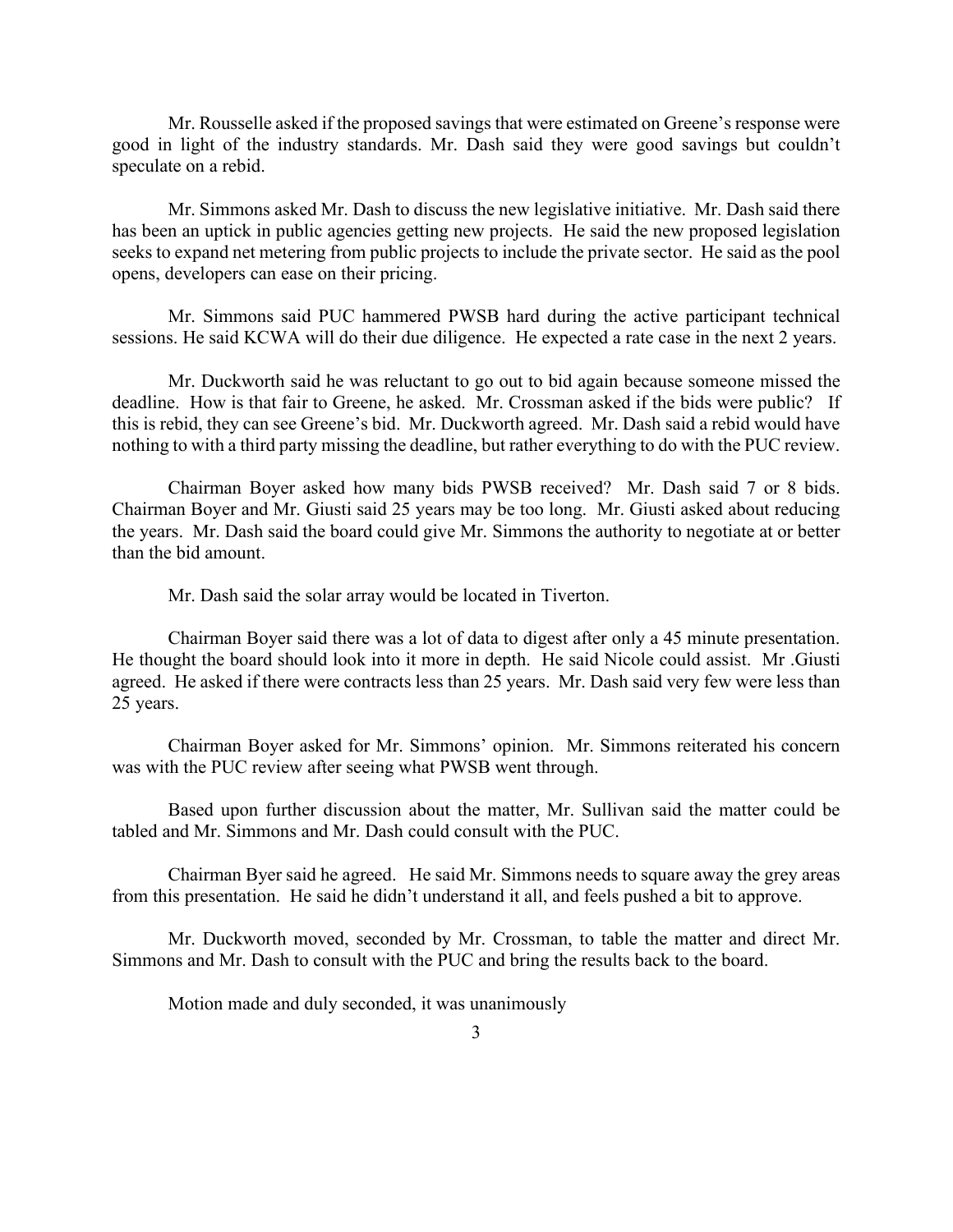VOTED: That the RPFs Received for the Public Private Remote Net Metering Projects be tabled and Request Mr. Simmons and Mr. Dash consult with the PUC on the RFPs.

## **Director of Finance Report:**

## Closing Report March 2022 Cash Report

Mr. Lanfredi, Finance Director, explained and submitted the financial report. He reported on the Cash Receipts and Disbursements and Statement of Cash Location FY 2021-2022 as of March 2022 and Statement of Revenues, Expenditures, and Changes in Fund Balance as of March 2022, attached as exhibit "A", and a thorough discussion ensued with regard to the sales and revenue.

Mr. Lanfredi said the monthly billing is helping a lot.

Mr. Rousselle moved, seconded by Mr. Duckworth, to accept the reports and attach the same as an exhibit and that the same be incorporated by reference and be made a part of these minutes.

Upon Motion duly made and seconded, it was unanimously,

VOTED: That the Cash Receipts and Disbursements and Statement of Cash Location FY 2021-2022 as of March 2022 and Statement of Revenues, Expenditures, and Changes in Fund Balance as of March 2022, attached as exhibit "A", be approved as presented and be incorporated herein and are made a part hereof.

## Point of Personal Privilege and Communication

There was nothing to report in this heading.

## **EXECUTIVE DIRECTOR/CHIEF ENGINEER'S REPORT**

## **ONGOING PROJECTS:**

## **Ongoing Project**

## IFR  $2021$  – Update

Mr. Simmons said this project is ongoing.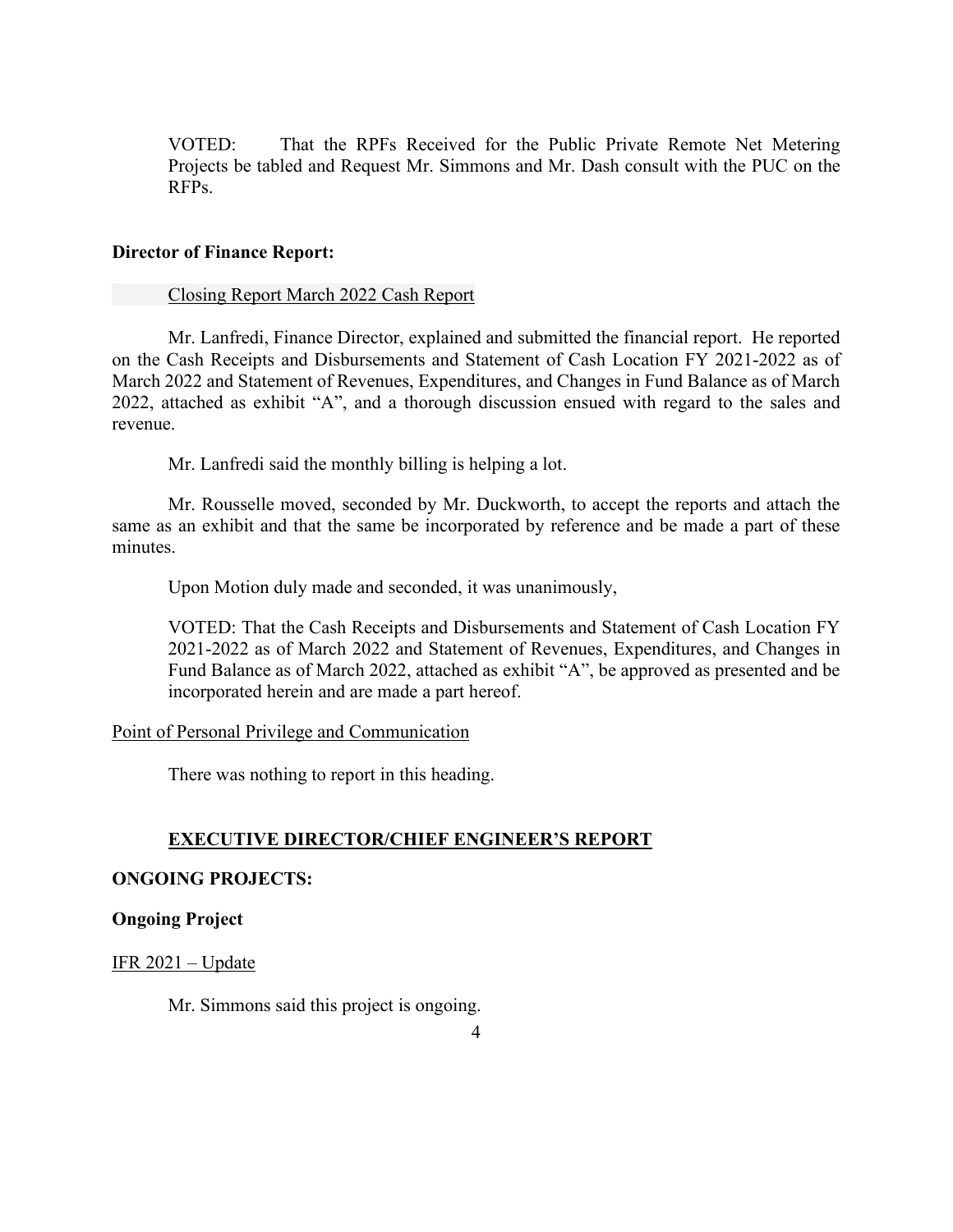## Meter Change Out Program – Update

Ms. Campagnone said 138 accounts still need a changeout. She said she sent 102 letters out two weeks ago. This generated 45 appointments. She said customers who do not make an appointment will have their service terminated starting next Thursday. She added that June 24, 2022 is the deadline for plumbing replacements for new meters.

## EG Well Facility Update

 Mr. Simmons the wetlands permit was submitted. He added that once that is returned, the bid documents would be generated.

# WQPC- Reimbursements for land purchases for wellhead protection, pipe looping, and development of Water Supply System Management Plans

Mr. Simmons said KCWA received all the transmittal letters from the RIIB. He said they received reimbursements in the amount of \$687,000.00.

## **New Office and Maintenance Facility**

# Rate Lock and Closing: Drinking Water and Energy Efficient Building Fund Loans Design, Engineering, and Permitting update

Mr. Simmons said KCWA has locked in the rate for the bond to finance the new facility. He said they saved money and locked in the interest rate before the fed increased rates. He said the closing is next week at the KCWA facility. He went on to discuss bondholder protections because a few more days were added to the closing.

He added that the wetlands permit will be submitted by May 19, 2022.

Mr. Simmons went on to say bid ready documents should be ready by August, or early fall. The award should be ready by September. He said KCWA staff was excited with the developments. He went on to discuss some proposed features of the new facility.

#### Executive Session:

Pursuant to RIGL 42-46-5(2): Discussions pertaining to litigation -RIDOT- Construction-Pipe Gantry Issues-KCWA v. D'Ambra Construction and RIDOT- KC-2021-0704